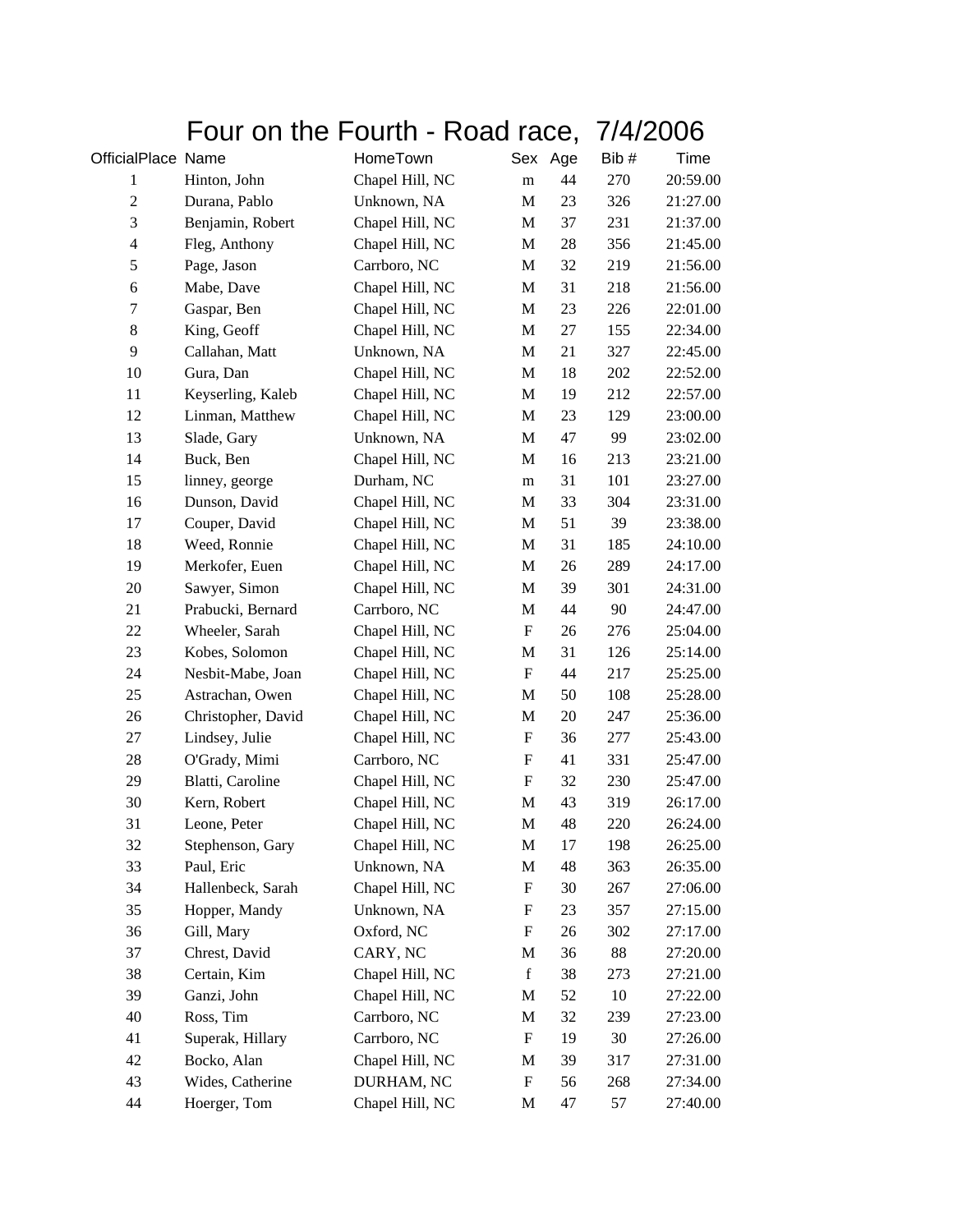| 45      | Martin, Jim                         | Chapel Hill, NC | M                         | 34 | 339 | 27:58.00 |
|---------|-------------------------------------|-----------------|---------------------------|----|-----|----------|
| 46      | Thompson, Steve                     | Chapel Hill, NC | M                         | 50 | 107 | 27:59.00 |
| 47      | Stephenson, Davis                   | Chapel Hill, NC | M                         | 16 | 196 | 28:03.00 |
| 48      | Gilbert, Craig                      | DURHAM, NC      | M                         | 46 | 255 | 28:05.00 |
| 49      | Gleason, Kathleen                   | Chapel Hill, NC | $\mathbf F$               | 42 | 184 | 28:08.00 |
| 50      | Hardy, David                        | Carrboro, NC    | M                         | 37 | 157 | 28:08.00 |
| 51      | Levin, David                        | Chapel Hill, NC | M                         | 36 | 250 | 28:09.00 |
| 52      | Hoelzer, Martha                     | Unknown, NA     | F                         | 28 | 340 | 28:20.00 |
| 53      | Noah, Terry                         | Carrboro, NC    | M                         | 46 | 53  | 28:26.00 |
| 54      | Hoover, Chris                       | Chapel Hill, NC | M                         | 34 | 259 | 28:27.00 |
| 55      | Christopher, Peter                  | Chapel Hill, NC | M                         | 18 | 246 | 28:29.00 |
| 56      | Moody, Robert                       | Unknown, NA     | M                         | 43 | 354 | 28:38.00 |
| 57      | Woods, Keith                        | Carrboro, NC    | M                         | 24 | 98  | 28:41.00 |
| 58      | Herman-Giddens, Greg                | Pittsboro, NC   | M                         | 44 | 216 | 28:54.00 |
| 59      | Retsch-Bogart, George               | Chapel Hill, NC | M                         | 53 | 105 | 28:57.00 |
| 60      | Wagner, Mike                        | CARY, NC        | M                         | 48 | 322 | 28:59.00 |
| 61      | Ellinger, James                     | Chapel Hill, NC | M                         | 24 | 43  | 29:01.00 |
| 62      | Rountree, Sage                      | Chapel Hill, NC | $\boldsymbol{F}$          | 33 | 76  | 29:02.00 |
| 63      | Jolles, Erik                        | Durham, NC      | m                         | 36 | 330 | 29:09.00 |
| 64      | Jolles, Felipe                      | Durham, NC      | M                         | 17 | 329 | 29:12.00 |
| 65      | <b>GABLE, BILL</b>                  | Chapel Hill, NC | M                         | 49 | 193 | 29:19.00 |
| 66      | Sousa, Greg                         | Durham, NC      | M                         | 37 | 52  | 29:20.00 |
| 67      | Vann, William                       | Chapel Hill, NC | M                         | 58 | 337 | 29:28.00 |
| 68      | Weaver, Mark                        | Chapel Hill, NC | M                         | 37 | 136 | 29:31.00 |
| 69      | Merrihew, Raymond                   | Chapel Hill, NC | M                         | 37 | 93  | 29:33.00 |
| 70      | Martin, John                        | Chapel Hill, NC | M                         | 28 | 207 | 29:33.00 |
| 71      | Trabert, Tom                        | Chapel Hill, NC | M                         | 48 | 82  | 29:36.00 |
| 72      | SMOLENS, MAX                        | Carrboro, NC    | M                         | 25 | 169 | 29:37.00 |
| 73      | Duffy, Megan                        | Chapel Hill, NC | F                         | 14 | 274 | 29:38.00 |
| 74      | Slydel, Chris                       | Chapel Hill, NC | M                         | 44 | 316 | 29:40.00 |
| 75      | Jania, Leigh                        | Durham, NC      | F                         | 28 | 158 | 29:41.00 |
| 76      | Andrews, Nathan                     | Chapel Hill, NC | M                         | 36 | 104 | 29:42.00 |
| $77 \,$ | Haberkorn, Marc                     | Raleigh, NC     | M                         | 25 | 163 | 29:49.00 |
| 78      | Fawzi, Rhonda                       | Cary, NC        | F                         | 37 | 28  | 29:52.00 |
| 79      | Schmoldt, Robert                    | Chapel Hill, NC | M                         | 35 | 232 | 29:56.00 |
| 80      | Vasiliauskas, Tom                   | Chapel Hill, NC | M                         | 34 | 44  | 29:57.00 |
| 81      | Kraus, Emily                        | Durham, NC      | $\boldsymbol{F}$          | 28 | 283 | 30:12.00 |
| 82      | Davis, Stephen                      | Durham, NC      | M                         | 53 | 296 | 30:24.00 |
| 83      | Kohn, Zac                           | Chapel Hill, NC | M                         | 30 | 253 | 30:31.00 |
| 84      | Horne, Meredith                     | Chapel Hill, NC | F                         | 30 | 233 | 30:33.00 |
| 85      | Barber, Leah                        | Unknown, NA     | F                         | 27 | 290 | 30:44.00 |
| 86      | Aldrich, Katie                      | Durham, NC      | F                         | 25 | 299 | 30:44.00 |
| 87      | Lohnes, John                        | DURHAM, NC      | M                         | 50 | 144 | 30:48.00 |
| 88      | Glenn, Emme                         | Chapel Hill, NC | $\boldsymbol{\mathrm{F}}$ | 20 | 153 | 30:50.00 |
| 89      | Grob-Fitzgibbon, Benjami Durham, NC |                 | M                         | 26 | 269 | 30:51.00 |
| 90      | Ludlow, Nicholas                    | Carrboro, NC    | M                         | 14 | 84  | 30:55.00 |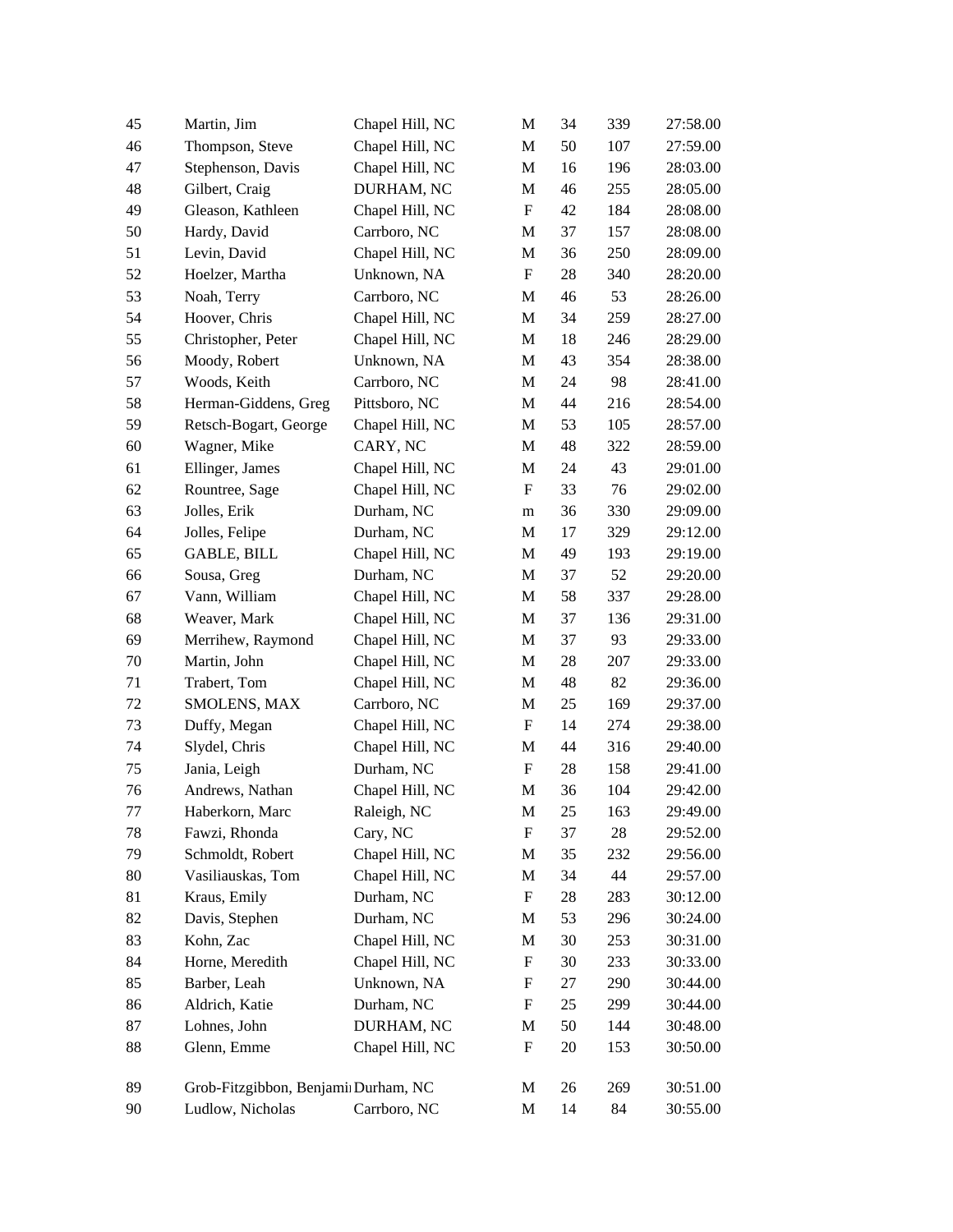| 91  | Morelli, Dominic     | Chapel Hill, NC       | M                         | 49 | 245 | 30:56.00 |
|-----|----------------------|-----------------------|---------------------------|----|-----|----------|
| 92  | Gartner, Fritz       | Hillsborough, NC      | M                         | 41 | 257 | 30:58.00 |
| 93  | Finkelstein, Eric    | Chapel Hill, NC       | M                         | 36 | 210 | 30:58.00 |
| 94  | McGregor, Emily      | Chapel Hill, NC       | $\boldsymbol{\mathrm{F}}$ | 27 | 14  | 31:02.00 |
| 95  | Phillips, JC         | Chapel Hill, NC       | M                         | 52 | 160 | 31:04.00 |
| 96  | Westbrook, Tony      | <b>BURLINGTON, NC</b> | M                         | 38 | 170 | 31:06.00 |
| 97  | Murphy, Dan          | Unknown, NA           | M                         | 64 | 244 | 31:11.00 |
| 98  | Rice, David          | Durham, NC            | M                         | 47 | 353 | 31:13.00 |
| 99  | Wiley, Peter         | Raleigh, NC           | M                         | 48 | 291 | 31:17.00 |
| 100 | Davis, Mark          | Chapel Hill, NC       | M                         | 44 | 358 | 31:21.00 |
| 101 | Reveles, Luis        | Unknown, NA           | M                         | 39 | 223 | 31:26.00 |
| 102 | Slydel, Irene        | Chapel Hill, NC       | F                         | 50 | 64  | 31:29.00 |
| 103 | Mead, Nicole         | Chapel Hill, NC       | F                         | 39 | 293 | 31:30.00 |
| 104 | Pacchiana, Cynthia   | Hillsborough, NC      | F                         | 36 | 252 | 31:31.00 |
| 105 | Taylor, Ken          | Chapel Hill, NC       | M                         | 43 | 225 | 31:36.00 |
| 106 | Hinderliter, Judy    | Chapel Hill, NC       | F                         | 49 | 94  | 31:36.00 |
| 107 | Soo, Ken             | Durham, NC            | M                         | 48 | 109 | 31:41.00 |
| 108 | Roberts, Adam        | Unknown, NA           | M                         | 21 | 325 | 31:44.00 |
| 109 | Goss, Charles        | Chapel Hill, NC       | M                         | 43 | 148 | 31:47.00 |
| 110 | Huber, Andy          | Chapel Hill, NC       | M                         | 56 | 103 | 31:59.00 |
| 111 | Stewart, Alyssa      | Durham, NC            | F                         | 18 | 312 | 32:06.00 |
| 112 | Verasco, Armando     | Unknown, NA           | M                         | 52 | 346 | 32:09.00 |
| 113 | Soo, Nick            | Durham, NC            | M                         | 15 | 234 | 32:17.00 |
| 114 | Crume, Richard       | DURHAM, NC            | M                         | 53 | 177 | 32:20.00 |
| 115 | Kinyamu, Harriet     | Durham, NC            | F                         | 41 | 278 | 32:23.00 |
| 116 | Ivins, Sally         | Carrboro, NC          | F                         | 50 | 16  | 32:27.00 |
| 117 | Williams, Jane       | Chapel Hill, NC       | $\boldsymbol{\mathrm{F}}$ | 16 | 305 | 32:28.00 |
| 118 | Rhoads, Donnie       | Durham, NC            | M                         | 33 | 282 | 32:34.00 |
| 119 | Brumble, David       | Carrboro, NC          | M                         | 28 | 303 | 32:39.00 |
| 120 | Hill, Silas          | Chapel Hill, NC       | M                         | 13 | 24  | 32:40.00 |
| 121 | Torres, Marsha       | Durham, NC            | $\boldsymbol{\mathrm{F}}$ | 26 | 286 | 32:56.00 |
| 122 | Van Sant, Laura      | Chapel Hill, NC       | $\boldsymbol{\mathrm{F}}$ | 39 | 47  | 32:58.00 |
| 123 | Mitchell, Roger      | Carrboro, NC          | M                         | 56 | 81  | 33:00.00 |
| 124 | Khoury, Joe          | Chapel Hill, NC       | M                         | 51 | 159 | 33:01.00 |
| 125 | Watts, Justin        | Unknown, NA           | M                         | 18 | 366 | 33:02.00 |
| 126 | Davis, Sonia         | Chapel Hill, NC       | F                         | 39 | 251 | 33:02.00 |
| 127 | Hardie, Jessica      | Carrboro, NC          | F                         | 28 | 145 | 33:03.00 |
| 128 | James, Anna          | Durham, NC            | F                         | 15 | 241 | 33:10.00 |
| 129 | Trimmer, Lloyd       | Chapel Hill, NC       | M                         | 42 | 265 | 33:13.00 |
| 130 | Chamberlain, William | Durham, NC            | M                         | 56 | 91  | 33:13.00 |
| 131 | Wipper, Dennis       | Chapel Hill, NC       | M                         | 51 | 284 | 33:19.00 |
| 132 | Feil, Kirsten        | Chapel Hill, NC       | F                         | 30 | 17  | 33:25.00 |
| 133 | Maitland, Steven     | Annandale, VA         | M                         | 43 | 211 | 33:27.00 |
| 134 | Glassbrook, Keith    | Chapel Hill, NC       | M                         | 15 | 86  | 33:28.00 |
| 135 | Hinderliter, Eric    | Chapel Hill, NC       | M                         | 14 | 95  | 33:30.00 |
| 136 | Parker, Donna        | Chapel Hill, NC       | F                         | 39 | 332 | 33:34.00 |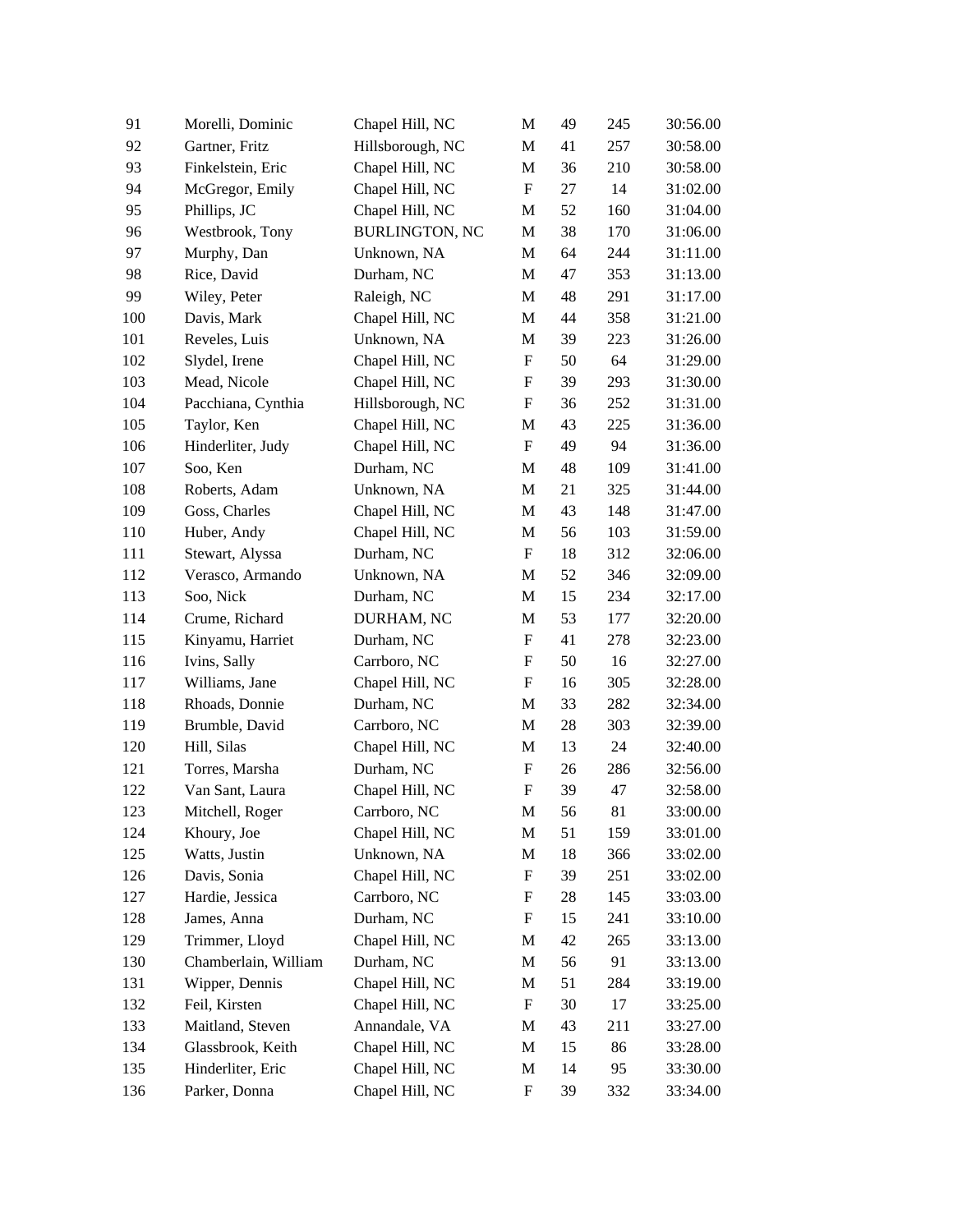| 137 | Barker, Paul        | Chapel Hill, NC | M                         | 57 | 272 | 33:37.00 |
|-----|---------------------|-----------------|---------------------------|----|-----|----------|
| 138 | Hegedus, Eric       | Chapel Hill, NC | M                         | 43 | 168 | 33:37.00 |
| 139 | Bouck, David        | Durham, NC      | M                         | 31 | 128 | 33:38.00 |
| 140 | Hinnant, Ed         | Chapel Hill, NC | M                         | 49 | 131 | 33:39.00 |
| 141 | Waters, Whitney     | Carrboro, NC    | F                         | 19 | 180 | 33:40.00 |
| 142 | Luscans, Bernard    | Carrboro, NC    | M                         | 42 | 224 | 33:43.00 |
| 143 | Cranshaw, Joy       | Chapel Hill, NC | $\boldsymbol{\mathrm{F}}$ | 27 | 27  | 33:43.00 |
| 144 | Kennedy, Rick       | Chapel Hill, NC | M                         | 46 | 197 | 33:45.00 |
| 145 | Burzio, Allison     | Durham, NC      | $\boldsymbol{\mathrm{F}}$ | 27 | 200 | 33:48.00 |
| 146 | Shareshian, Paul    | Chapel Hill, NC | M                         | 38 | 222 | 33:51.00 |
| 147 | Trump, Ryan         | Durham, NC      | M                         | 32 | 182 | 33:54.00 |
| 148 | Smanz, Lyndsay      | Aberdeen, NC    | $\boldsymbol{\mathrm{F}}$ | 24 | 134 | 34:11.00 |
| 149 | Hoerger, Jacob      | Chapel Hill, NC | M                         | 13 | 348 | 34:14.00 |
| 150 | Cameron, Sarah      | Chapel Hill, NC | $\boldsymbol{\mathrm{F}}$ | 36 | 280 | 34:14.00 |
| 151 | Gura, Katherine     | Chapel Hill, NC | F                         | 18 | 203 | 34:15.00 |
| 152 | Fleming, Alison     | Chapel Hill, NC | F                         | 29 | 25  | 34:15.00 |
| 153 | Yehle, Robin        | Raleigh, NC     | F                         | 27 | 164 | 34:16.00 |
| 154 | Walker, John        | Chapel Hill, NC | M                         | 38 | 51  | 34:17.00 |
| 155 | Schaeffer, Rebecca  | Durham, NC      | $\boldsymbol{\mathrm{F}}$ | 22 | 189 | 34:26.00 |
| 156 | Hale, Amanda        | Carrboro, NC    | $\boldsymbol{\mathrm{F}}$ | 40 | 347 | 34:28.00 |
| 157 | Helton, Margaret    | Carrboro, NC    | $\boldsymbol{\mathrm{F}}$ | 45 | 54  | 34:29.00 |
| 158 | Rees, John          | Unknown, NA     | M                         | 46 | 328 | 34:31.00 |
| 159 | Ghio, Christine     | Chapel Hill, NC | F                         | 18 | 342 | 34:31.00 |
| 160 | Tanabe, Daishi      | Chapel Hill, NC | M                         | 16 | 13  | 34:33.00 |
| 161 | Renn, Jennifer      | Chapel Hill, NC | F                         | 27 | 237 | 34:38.00 |
| 162 | Van Ark, Gwen       | Chapel Hill, NC | F                         | 42 | 260 | 34:41.00 |
| 163 | Mullis, Robin       | Carrboro, NC    | $\boldsymbol{\mathrm{F}}$ | 48 | 192 | 34:43.00 |
| 164 | Galperin, Elisabeth | Chapel Hill, NC | F                         | 27 | 12  | 34:43.00 |
| 165 | Mullis, Randy       | Carrboro, NC    | M                         | 46 | 191 | 34:46.00 |
| 166 | Blanco, Roberto     | Nashville, TN   | M                         | 28 | 361 | 34:50.00 |
| 167 | Ghio, Andrew        | Chapel Hill, NC | M                         | 51 | 341 | 34:54.00 |
| 168 | Phillips, Troy      | Chapel Hill, NC | M                         | 41 | 360 | 34:55.00 |
| 169 | Yasenchak, Joan     | Chapel Hill, NC | F                         | 33 | 139 | 34:58.00 |
| 170 | Fee, Jon            | Durham, NC      | M                         | 26 | 162 | 34:58.00 |
| 171 | Fee, Sarah          | Durham, NC      | F                         | 27 | 161 | 35:02.00 |
| 172 | Wellen, Marcus      | Unknown, NA     | M                         | 28 | 362 | 35:05.00 |
| 173 | Hegedas, Ryan       | Chapel Hill, NC | M                         | 11 | 229 | 35:08.00 |
| 174 | Keyserling, Thomas  | Chapel Hill, NC | M                         | 52 | 297 | 35:09.00 |
| 175 | Kaiser, Nancy       | Durham, NC      | F                         | 35 | 323 | 35:10.00 |
| 176 | Shubert, Tiffany    | Chapel Hill, NC | F                         | 36 | 60  | 35:11.00 |
| 177 | Schenck, Rebecca    | Unknown, NA     | F                         | 24 | 315 | 35:12.00 |
| 178 | Edwards, Katie      | Unknown, NA     | F                         | 20 | 349 | 35:13.00 |
| 179 | Kobes, Kimberly     | Chapel Hill, NC | F                         | 39 | 125 | 35:27.00 |
| 180 | Schenck, Julie      | Unknown, NA     | F                         | 18 | 314 | 35:30.00 |
| 181 | Lauterborn, Bob     | Chapel Hill, NC | M                         | 70 | 176 | 35:32.00 |
| 182 | Randolph, Connor    | Chapel Hill, NC | M                         | 11 | 115 | 35:35.00 |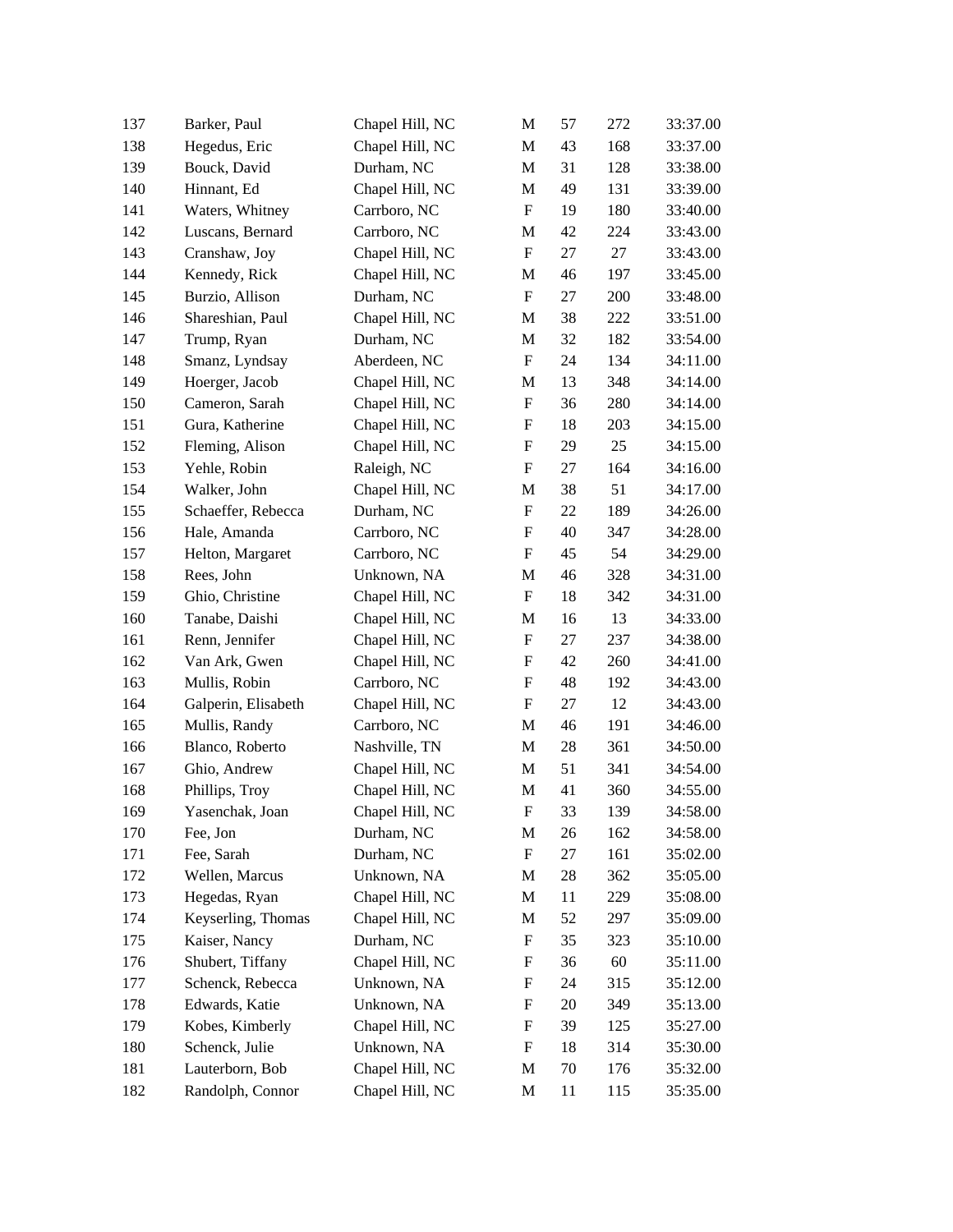| 183 | Tornoe, Frank         | Hillsborough, NC | M                         | 47 | 78  | 35:35.00 |
|-----|-----------------------|------------------|---------------------------|----|-----|----------|
| 184 | Coulter, Robin        | Unknown, NA      | F                         | 19 | 334 | 35:36.00 |
| 185 | Linney, Kristen       | Durham, NC       | F                         | 32 | 102 | 35:36.00 |
| 186 | Boone, Joan           | Efland, NC       | $\mathbf F$               | 53 | 100 | 35:38.00 |
| 187 | Moore, Karla          | Chapel Hill, NC  | F                         | 44 | 264 | 35:43.00 |
| 188 | Coulter, Mark         | Unknown, NA      | M                         | 47 | 333 | 35:46.00 |
| 189 | Johnson, Ron          | Durham, NC       | M                         | 49 | 138 | 35:46.00 |
| 190 | Glassbrook, Sally     | Chapel Hill, NC  | F                         | 48 | 85  | 35:48.00 |
| 191 | Bunger, Maureen       | Carrboro, NC     | F                         | 36 | 271 | 35:48.00 |
| 192 | Frazier, Michael      | Durham, NC       | M                         | 50 | 150 | 35:49.00 |
| 193 | Lazarus, Cindy        | DURHAM, NC       | $\boldsymbol{\mathrm{F}}$ | 34 | 146 | 35:49.00 |
| 194 | Amick, Halle          | Durham, NC       | F                         | 28 | 121 | 35:53.00 |
| 195 | Sargeant, Julie       | Unknown, NA      | F                         | 42 | 74  | 35:55.00 |
| 196 | Randolph, Greg        | Chapel Hill, NC  | M                         | 43 | 113 | 35:57.00 |
| 197 | Monnig, Ruth          | Chapel Hill, NC  | $\mathbf f$               | 41 | 188 | 35:58.00 |
| 198 | Balderson, Scott      | Chapel Hill, NC  | M                         | 40 | 154 | 36:02.00 |
| 199 | Darrow, Tim           | Carrboro, NC     | M                         | 60 | 55  | 36:17.00 |
| 200 | Mount-Cors, MaryFaith | Unknown, NA      | F                         | 35 | 345 | 36:21.00 |
| 201 | Shareshian, Susan     | Chapel Hill, NC  | F                         | 45 | 194 | 36:24.00 |
| 202 | Trimmer, Susan        | Unknown, NA      | F                         | 42 | 364 | 36:25.00 |
| 203 | Herbert, Joseph       | Carrboro, NC     | M                         | 53 | 228 | 36:28.00 |
| 204 | Brodish, Paul         | Carrboro, NC     | M                         | 42 | 236 | 36:30.00 |
| 205 | Fisher, Tom           | Carrboro, NC     | M                         | 60 | 56  | 36:34.00 |
| 206 | Kleinhammes, Alfred   | Chapel Hill, NC  | M                         | 55 | 261 | 36:38.00 |
| 207 | Morgan, Kevin         | Chapel Hill, NC  | M                         | 63 | 45  | 36:38.00 |
| 208 | Wagner, Melissa       | CARY, NC         | F                         | 16 | 321 | 36:40.00 |
| 209 | Price, Meredith       | Durham, NC       | F                         | 28 | 204 | 36:47.00 |
| 210 | Surh, Jerry           | Carrboro, NC     | M                         | 67 | 254 | 36:50.00 |
| 211 | Miller, Jay           | Unknown, NA      | M                         | 47 | 350 | 36:54.00 |
| 212 | Horton, Julie         | Chapel Hill, NC  | F                         | 50 | 92  | 37:00.00 |
| 213 | Gallagher, Tim        | Chapel Hill, NC  | M                         | 51 | 243 | 37:06.00 |
| 214 | Tu, Chela             | Carrboro, NC     | $\boldsymbol{\mathrm{F}}$ | 21 | 59  | 37:19.00 |
| 215 | West, Ned             | Unknown, NA      | M                         | 25 | 309 | 37:20.00 |
| 216 | Clossick, Tina        | Chapel Hill, NC  | F                         | 34 | 20  | 37:21.00 |
| 217 | Hessling, Peter       | Durham, NC       | M                         | 53 | 183 | 37:28.00 |
| 218 | Gonzalez, Francisco   | Apex, NC         | M                         | 29 | 165 | 37:29.00 |
| 219 | Kulla-Mader, Julia    | DURHAM, NC       | F                         | 28 | 174 | 37:30.00 |
| 220 | Dillon, Ben           | Raleigh, NC      | M                         | 56 | 122 | 37:30.00 |
| 221 | Schoonard, Jim        | Pittsboro, NC    | M                         | 74 | 306 | 37:38.00 |
| 222 | Fernald, Pete         | Chapel Hill, NC  | M                         | 41 | 106 | 37:39.00 |
| 223 | Mars, Sharon          | Chapel Hill, NC  | F                         | 39 | 343 | 37:42.00 |
| 224 | Latour, Catherine     | Cary, NC         | F                         | 17 | 120 | 37:42.00 |
| 225 | Whitmore, Sarah       | Chapel Hill, NC  | F                         | 60 | 67  | 37:46.00 |
| 226 | Schrofer, Russ        | CARY, NC         | M                         | 39 | 61  | 37:48.00 |
| 227 | Stafford, Renae       | Carrboro, NC     | F                         | 48 | 266 | 37:50.00 |
| 228 | Girardeau, Caroline   | Pittsboro, NC    | F                         | 34 | 287 | 37:51.00 |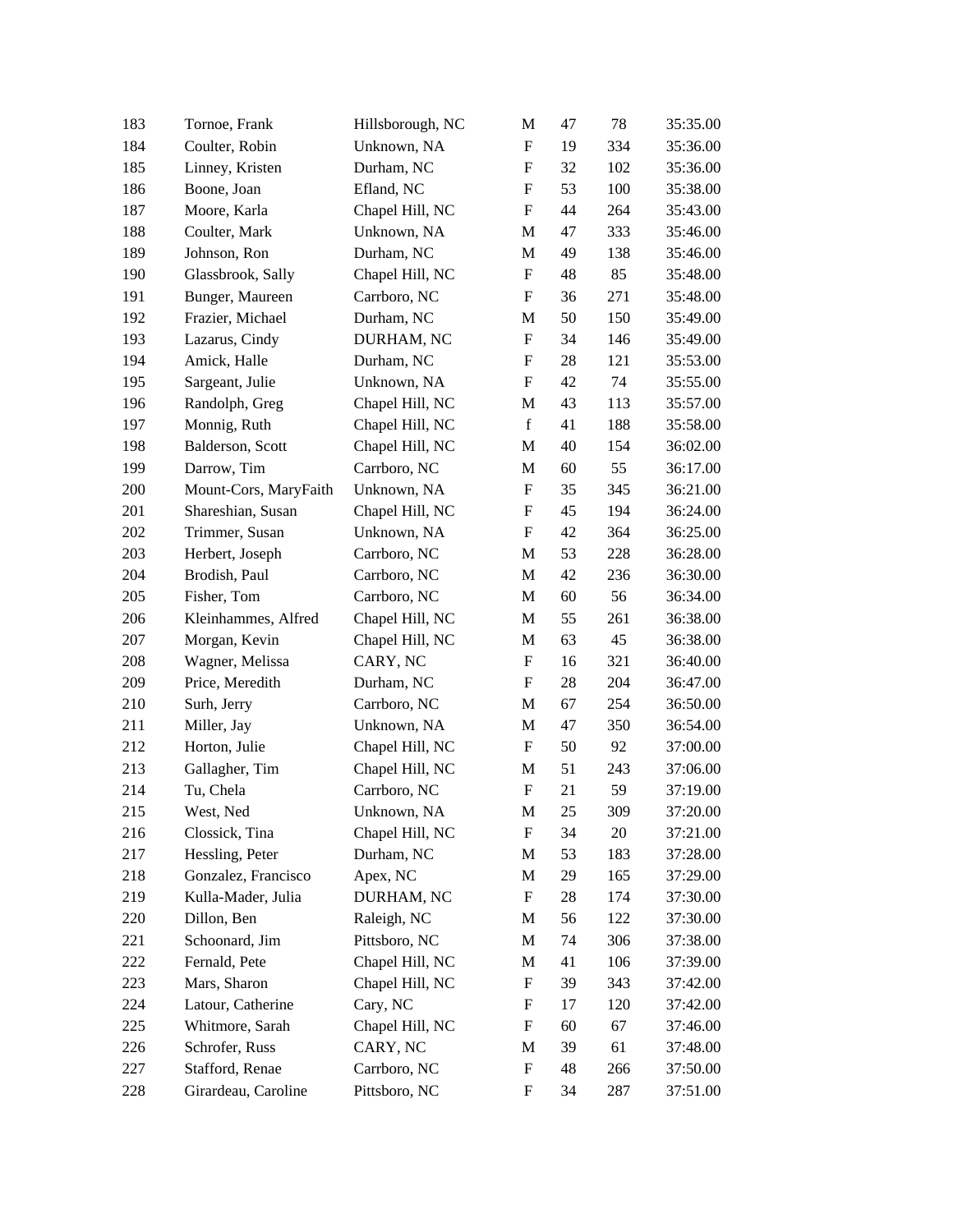| 229 | Hart, Kara          | Unknown, NA      | $\boldsymbol{\mathrm{F}}$ | 30 | 344 | 37:55.00 |
|-----|---------------------|------------------|---------------------------|----|-----|----------|
| 230 | Wherry, Travis      | Unknown, NA      | M                         | 21 | 335 | 37:57.00 |
| 231 | Swope, Betsy        | Carrboro, NC     | F                         | 31 | 171 | 38:05.00 |
| 232 | Gibson, David       | Chapel Hill, NC  | M                         | 30 | 151 | 38:06.00 |
| 233 | Gibson, Jessica     | Chapel Hill, NC  | F                         | 29 | 152 | 38:06.00 |
| 234 | Moses, Kitty        | Durham, NC       | F                         | 50 | 110 | 38:33.00 |
| 235 | Price, Jack         | Unknown, NA      | M                         | 46 | 324 | 38:36.00 |
| 236 | Latour, Anne        | Cary, NC         | F                         | 44 | 119 | 38:48.00 |
| 237 | Weeks, Cynthia      | Carrboro, NC     | $\boldsymbol{\mathrm{F}}$ | 42 | 313 | 38:52.00 |
| 238 | Weeks, Ahna         | Carrboro, NC     | F                         | 13 | 310 | 38:52.00 |
| 239 | Epstein, Stacy      | Chapel Hill, NC  | F                         | 27 | 166 | 38:55.00 |
| 240 | Rothwell, Diane     | Chapel Hill, NC  | F                         | 46 | 40  | 38:58.00 |
| 241 | DeLong, Rob         | Chapel Hill, NC  | M                         | 43 | 307 | 39:03.00 |
| 242 | Barnett, Karoline   | Unknown, NA      | F                         | 17 | 351 | 39:09.00 |
| 243 | Werner, Alexandra   | Unknown, NA      | F                         | 18 | 352 | 39:09.00 |
| 244 | Aycock, Heidi       | Chapel Hill, NC  | F                         | 46 | 181 | 39:10.00 |
| 245 | Randolph, Charlotte | Chapel Hill, NC  | F                         | 13 | 114 | 39:15.00 |
| 246 | Perlmutt, Oscar     | Unknown, NA      | M                         | 23 | 365 | 39:20.00 |
| 247 | Burns, Kim          | Carrboro, NC     | $\boldsymbol{\mathrm{F}}$ | 45 | 50  | 39:27.00 |
| 248 | Pal, Prithwish      | Durham, NC       | M                         | 31 | 172 | 39:33.00 |
| 249 | Powell, Ruffin      | Unknown, NA      | $\boldsymbol{\mathrm{F}}$ | 34 | 320 | 39:37.00 |
| 250 | Tantum, Jessica     | Durham, NC       | F                         | 19 | 37  | 39:37.00 |
| 251 | Powell, Jeremy      | Unknown, NA      | M                         | 26 | 318 | 39:38.00 |
| 252 | Houck, Susan        | Chapel Hill, NC  | $\boldsymbol{\mathrm{F}}$ | 46 | 208 | 39:45.00 |
| 253 | Schwartz, Pete      | Chapel Hill, NC  | M                         | 44 | 355 | 39:47.00 |
| 254 | Stewart, Tom        | Durham, NC       | M                         | 45 | 311 | 40:18.00 |
| 255 | Hegedus, Tess       | Chapel Hill, NC  | F                         | 39 | 167 | 40:23.00 |
| 256 | Bhadra, Soma        | Durham, NC       | F                         | 30 | 173 | 40:24.00 |
| 257 | Deal, Delaine       | Durham, NC       | F                         | 55 | 178 | 40:25.00 |
| 258 | Louie, Caryn        | Carrboro, NC     | F                         | 46 | 242 | 40:27.00 |
| 259 | Katz, Jerry         | Chapel Hill, NC  | M                         | 54 | 275 | 40:30.00 |
| 260 | Stasz, Bird         | Hillsborough, NC | F                         | 57 | 238 | 40:38.00 |
| 261 | Landen, Jane        | Mebane, NC       | F                         | 59 | 206 | 40:44.00 |
| 262 | Miyamoto, Yuko      | Pittsboro, NC    | F                         | 37 | 46  | 40:45.00 |
| 263 | Bachman, Jennifer   | Unknown, NA      | F                         | 40 | 300 | 40:49.00 |
| 264 | Updike, Sharon      | Chapel Hill, NC  | F                         | 43 | 248 | 40:50.00 |
| 265 | Wolf, Susan         | Carrboro, NC     | F                         | 36 | 235 | 40:52.00 |
| 266 | Weigerink, Robin    | Chapel Hill, NC  | F                         | 42 | 21  | 40:53.00 |
| 267 | London, Melissa     | Chapel Hill, NC  | F                         | 34 | 249 | 40:59.00 |
| 268 | Williams, Melissa   | DURHAM, NC       | F                         | 37 | 132 | 41:02.00 |
| 269 | Goss, Karen         | Chapel Hill, NC  | F                         | 42 | 147 | 41:05.00 |
| 270 | Hartwell, Hadley    | Carrboro, NC     | F                         | 30 | 89  | 41:11.00 |
| 271 | Wayson, George      | Durham, NC       | M                         | 44 | 215 | 41:12.00 |
| 272 | Geier, Timothy      | Aberdeen, NC     | M                         | 27 | 135 | 41:27.00 |
| 273 | Hill, Jenny         | Chapel Hill, NC  | F                         | 38 | 23  | 41:27.00 |
| 274 | Cusick, Claire      | Durham, NC       | F                         | 36 | 209 | 41:31.00 |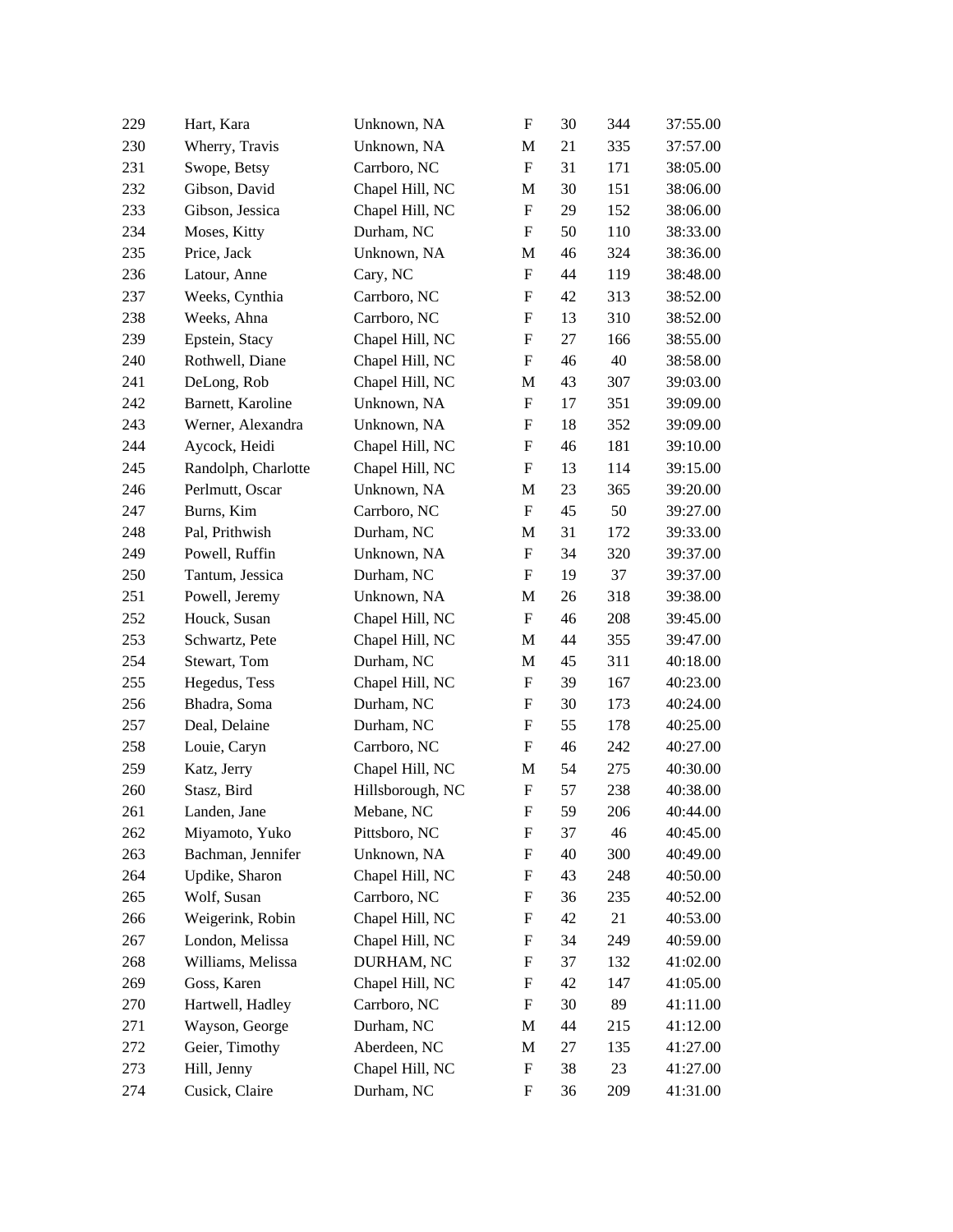| 275 | Tullo, John                               | Chapel Hill, NC  | M                         | 48 | 298 | 41:31.00 |
|-----|-------------------------------------------|------------------|---------------------------|----|-----|----------|
| 276 | Parham, Tracy                             | Chapel Hill, NC  | $\boldsymbol{\mathrm{F}}$ | 45 | 263 | 41:32.00 |
| 277 | Henderson, Karla                          | Durham, NC       | F                         | 56 | 179 | 41:48.00 |
| 278 | Hopkins, Elizabeth                        | DURHAM, NC       | F                         | 36 | 42  | 41:54.00 |
| 279 | Wujciak, Barbara                          | Hillsborough, NC | F                         | 44 | 34  | 42:02.00 |
| 280 | Tuskey, Mark                              | Chapel Hill, NC  | M                         | 53 | 187 | 42:12.00 |
|     |                                           |                  |                           |    |     | 42:14.00 |
| 281 | Wertley-Rotenberry, Julia Chapel Hill, NC |                  | F                         | 35 | 96  |          |
| 282 | Gillaspy, Kathi                           | Raleigh, NC      | F                         | 36 | 292 | 42:33.00 |
| 283 | Gillaspy, Tom                             | Raleigh, NC      | M                         | 41 | 186 | 42:33.00 |
| 284 | McGregor, Steve                           | Chapel Hill, NC  | M                         | 28 | 11  | 42:48.00 |
| 285 | Powers, Bill                              | Chapel Hill, NC  | M                         | 71 | 336 | 42:58.00 |
| 286 | Ellingsen, Kirsten                        | Unknown, NA      | F                         | 32 | 359 | 43:19.00 |
| 287 | Tantum, Stacy                             | Durham, NC       | F                         | 33 | 38  | 43:20.00 |
| 288 | Librizzi, Heather                         | Raleigh, NC      | F                         | 39 | 116 | 43:22.00 |
| 289 | Parker, Sheila                            | Cary, NC         | F                         | 47 | 133 | 43:23.00 |
| 290 | Susswein, Lisa                            | Carrboro, NC     | F                         | 31 | 294 | 43:24.00 |
| 291 | McCarville, Joe                           | Durham, NC       | M                         | 48 | 97  | 43:27.00 |
| 292 | Futrell, Steve                            | CARY, NC         | M                         | 37 | 142 | 43:30.00 |
| 293 | Foster, Kelley                            | DURHAM, NC       | F                         | 34 | 130 | 43:30.00 |
| 294 | Hernandez, Geona                          | Chapel Hill, NC  | $\boldsymbol{\mathrm{F}}$ | 17 | 15  | 43:31.00 |
| 295 | Whynman, Teri                             | Durham, NC       | F                         | 40 | 190 | 43:32.00 |
| 296 | Malarkey, Trish                           | Chapel Hill, NC  | F                         | 40 | 32  | 43:38.00 |
| 297 | Humphreys, Cerys                          | Chapel Hill, NC  | F                         | 11 | 33  | 43:38.00 |
| 298 | Kruel, Kay                                | Durham, NC       | F                         | 45 | 112 | 43:45.00 |
| 299 | Morris, Julie                             | Chapel Hill, NC  | F                         | 48 | 68  | 43:56.00 |
| 300 | Neulist, Richard                          | Carrboro, NC     | M                         | 51 | 66  | 43:56.00 |
| 301 | Longiotti, Juliana                        | Chapel Hill, NC  | F                         | 44 | 29  | 43:57.00 |
| 302 | Plummer, Lisa                             | Unknown, NA      | F                         | 24 | 338 | 43:58.00 |
| 303 | Pontaoe, Eileen                           | Chapel Hill, NC  | F                         | 37 | 281 | 44:02.00 |
| 304 | Pierce, Kathleen                          | Carrboro, NC     | F                         | 28 | 221 | 44:09.00 |
| 305 | Risisky, Deb                              | Durham, NC       | F                         | 35 | 127 | 44:19.00 |
| 306 | Winsor, Rita                              | Chapel Hill, NC  | F                         | 52 | 31  | 44:24.00 |
| 307 | Hoerger, Susan                            | Chapel Hill, NC  | F                         | 45 | 58  | 44:38.00 |
| 308 | Prokopetz, Sandra                         | Chapel Hill, NC  | F                         | 61 | 26  | 45:07.00 |
| 309 | Williams, Monette                         | Durham, NC       | F                         | 30 | 285 | 45:08.00 |
| 310 | Scott, Stephanie                          | Chapel Hill, NC  | F                         | 23 | 63  | 45:17.00 |
| 311 | Scott, Caroline                           | Chapel Hill, NC  | F                         | 50 | 62  | 45:17.00 |
| 312 | Wayson, Jennifer                          | Durham, NC       | F                         | 40 | 214 | 45:26.00 |
| 313 | Gilliam, Katy                             | DURHAM, NC       | F                         | 32 | 140 | 45:27.00 |
| 314 | Vandervort, Denise                        | Durham, NC       | F                         | 34 | 48  | 45:43.00 |
| 315 | Holsti, Ole                               | Chapel Hill, NC  | M                         | 72 | 288 | 46:04.00 |
| 316 | Mouw, Sheri                               | Chapel Hill, NC  | F                         | 38 | 262 | 46:08.00 |
| 317 | Dhasarathy, Archana                       | Durham, NC       | F                         | 31 | 279 | 46:26.00 |
| 318 | bowersox, brooke                          | Cary, NC         | $\mathbf f$               | 35 | 137 | 46:43.00 |
| 319 | Abrams, Melinde                           | Chapel Hill, NC  | F                         | 41 | 308 | 47:18.00 |
| 320 | Fine, Catherine                           | Durham, NC       | F                         | 28 | 295 | 47:23.00 |